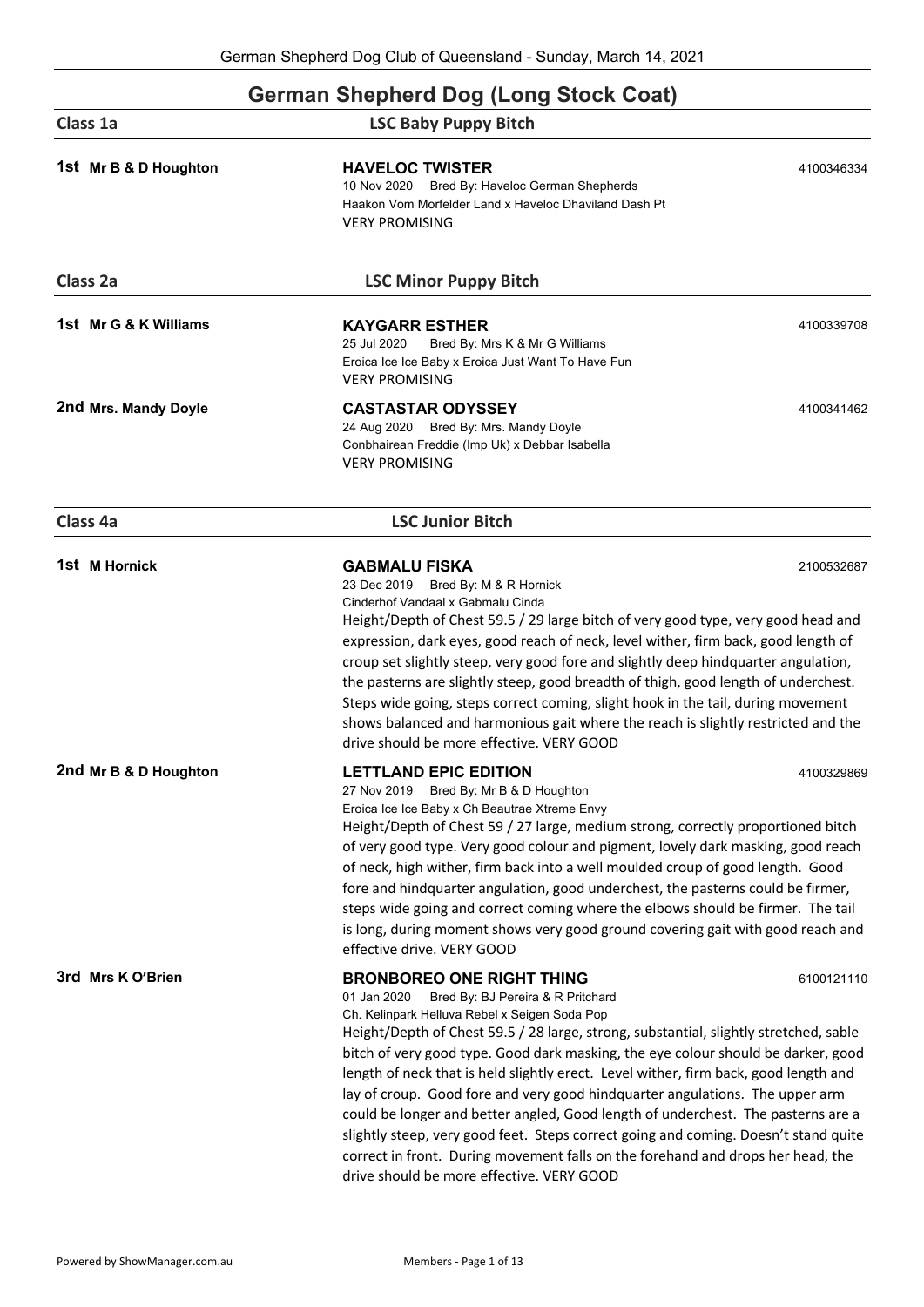| Class 5a                   | <b>LSC Intermediate Bitch</b>                                                                                                                                                                                                                                                                                                                                                                                                                                                                                                                                                                                                                                                                                                            |            |  |
|----------------------------|------------------------------------------------------------------------------------------------------------------------------------------------------------------------------------------------------------------------------------------------------------------------------------------------------------------------------------------------------------------------------------------------------------------------------------------------------------------------------------------------------------------------------------------------------------------------------------------------------------------------------------------------------------------------------------------------------------------------------------------|------------|--|
| 1st Mr G & Mrs R Pritchard | <b>KANTENNA APPLAUSE</b><br>Bred By: Kantenna<br>23 Mar 2019                                                                                                                                                                                                                                                                                                                                                                                                                                                                                                                                                                                                                                                                             | 4100319715 |  |
|                            | Kantenna Alejandro (Ai) x Kantenna Virginina Black<br>Height/Depth of Chest 59 / 29 large, strong, substantial bitch of very good type<br>that should not become any deeper and is presented in slightly heavy condition.<br>Strong feminine head where the eye colour should be darker, the neck is slightly<br>short, high wither, firm straight back, the croup is of good length and lay. Good<br>fore and very good hindquarter angulations. Good length of upper arm which<br>could be slightly better angled very good underchest and good breadth of thigh.<br>Steps wide going, the hocks should be firmer, correct coming, the elbows should<br>be firmer. During movement shows good ground covering gait where the back line |            |  |
|                            | should remain firmer, the wither and head should be carried higher.<br><b>GOOD</b>                                                                                                                                                                                                                                                                                                                                                                                                                                                                                                                                                                                                                                                       |            |  |

| Class 11a                          | <b>LSC Open Bitch</b>                                                                                                                                                                                                                                                                                                                                                                                                                                                                                                                                                                                                                                                                                                                                                                                                             |  |
|------------------------------------|-----------------------------------------------------------------------------------------------------------------------------------------------------------------------------------------------------------------------------------------------------------------------------------------------------------------------------------------------------------------------------------------------------------------------------------------------------------------------------------------------------------------------------------------------------------------------------------------------------------------------------------------------------------------------------------------------------------------------------------------------------------------------------------------------------------------------------------|--|
| 1st Mrs K Williams & Mrs C Leonard | <b>EROICA JUST WANT TO HAVE FUN AI AZ BSC</b><br>5100106045<br>03 May 2018 Bred By: Mrs C A E Leonard<br>Willas Vom Aurelisbrandt x Ch Vladimir Glam I Am<br>Height/Depth of Chest 61 / 29 very large, strong, substantial bitch of very good<br>type. Feminine head with slightly close set ears, dark eye, good length of neck,<br>high wither, firm back with a slight rise, good length and lay of croup. Good fore<br>and slightly deep hindquarter angulation. Good length of upper arm which is set<br>slightly steep, good underchest development. Steps wide going the hocks should<br>be firmer, steps wide coming, doesn't stand quite correct in front. During<br>movement shows very good ground covering gait maintaining a very firm, dry<br>outline, with powerful drive and very good reach.<br><b>EXCELLENT</b> |  |
| 2nd Mrs Chris Cheffirs             | <b>KUIRAU OLIVIA</b><br>2100488461<br>21 Dec 2017 Bred By: Mr PG and DM and J Murray<br>Djambo Vom Fichtenschlag x Kuirau Chakira<br>Height/Depth of Chest 59 / 28.5 large, medium strong bitch of very good<br>proportions and type. Feminine head where the underjaw should be stronger, the<br>neck could be longer, good wither, firm straight back, slightly short and slightly flat<br>croup. Good fore and very good hindquarter angulation. The upper arm could be<br>longer and better angled. The underchest could be slightly longer. Steps narrow<br>going and correct coming. Doesn't stand quite correct in front. During movement<br>free flowing gait where the reach is slightly restricted, she maintains a good wither<br>and firm backline.<br><b>EXCELLENT</b>                                               |  |

### BEST BITCH – EROICA JUST WANT TO HAVE FUN AI AZ BSC

### RES BEST BITCH – GABMALU FISKA AZ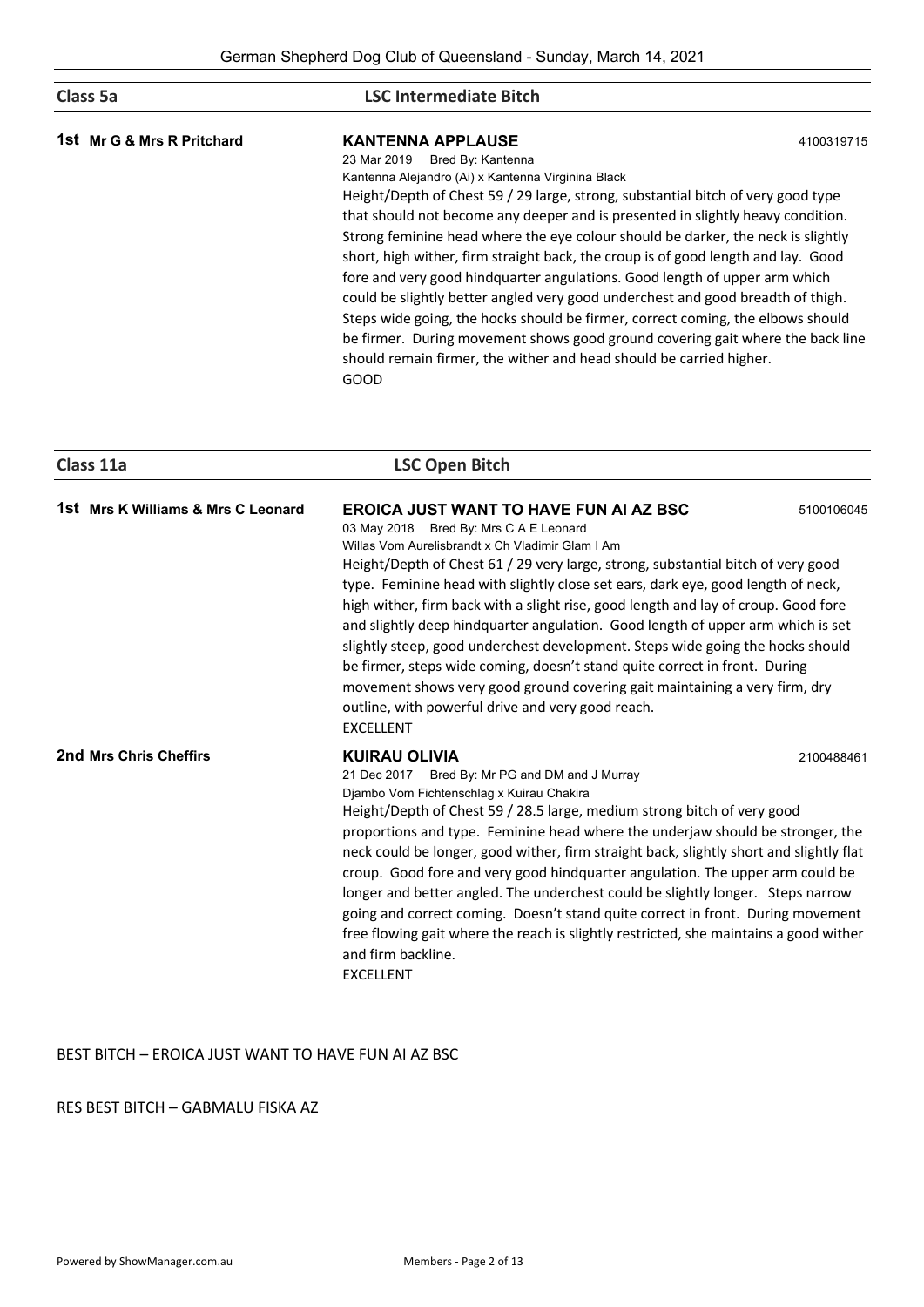| Class 1               | <b>LSC Baby Puppy Dog</b>                                                                                                                                                                                                                                                                                                                                                                                                                                                                                                                                                                                                                                                                                                                                                                                                                                                                 |            |
|-----------------------|-------------------------------------------------------------------------------------------------------------------------------------------------------------------------------------------------------------------------------------------------------------------------------------------------------------------------------------------------------------------------------------------------------------------------------------------------------------------------------------------------------------------------------------------------------------------------------------------------------------------------------------------------------------------------------------------------------------------------------------------------------------------------------------------------------------------------------------------------------------------------------------------|------------|
| 1st R & M Hornick     | <b>CINDERHOF RIIGBY</b><br>05 Oct 2020<br>Bred By: J Cathie<br>Chili Della Valcuvia Imp Uk x Vanland Ava<br><b>VERY PROMISNG</b>                                                                                                                                                                                                                                                                                                                                                                                                                                                                                                                                                                                                                                                                                                                                                          | 2100549973 |
| 2nd Bronwyn Hurley    | <b>KUIRAU UPTOWN FUNK</b><br>09 Dec 2020 Bred By: P & D Murray<br>Chili Della Valcuvia (Imp Uk) x Kuirau Chakira<br><b>VERY PROMISING</b>                                                                                                                                                                                                                                                                                                                                                                                                                                                                                                                                                                                                                                                                                                                                                 | 2100553136 |
| 3rd Mr B & D Houghton | <b>LETTLAND HARJU</b><br>12 Nov 2020 Bred By: Mr Ben & D Houghton<br>Wunderstern Elmezzi x Ch. Beautrae Xtreme Envy<br><b>VERY PROMISING</b>                                                                                                                                                                                                                                                                                                                                                                                                                                                                                                                                                                                                                                                                                                                                              | 4100346795 |
| Class 4               | <b>LSC Junior Dog</b>                                                                                                                                                                                                                                                                                                                                                                                                                                                                                                                                                                                                                                                                                                                                                                                                                                                                     |            |
| 1st Mr B & D Houghton | LETTLAND FLINT (AI) AZ<br>02 Feb 2020<br>Bred By: Mr B & D Houghton<br>Wunderstern Elmezzi x Lettland Althea Bright Sky<br>Height/Depth of Chest 65 / 28.5 large, strong, substantial, solid black dog of very<br>good type and proportions. Good head and expression, ideally the under jaw<br>should be stronger, the neck could be slightly longer, good wither, firm back and a<br>good length of croup that is set slightly steep. Good fore and very good<br>hindquarter angulation, the upper arm could be slightly longer and slightly better<br>angled. Slightly short underchest. Stands slightly narrow and not quite correct in<br>front. Steps correct going and slightly narrow coming, the elbows should be<br>firmer. During movement shows very good ground covering gait with free reach<br>and effective drive, the backline should remain firmer.<br><b>VERY GOOD</b> | 4100333569 |
| Class 5               | <b>LSC Intermediate Dog</b>                                                                                                                                                                                                                                                                                                                                                                                                                                                                                                                                                                                                                                                                                                                                                                                                                                                               |            |
| 1st Lorraine King     | <b>KINGLAND JESTER AZ</b><br>30 Jun 2019<br>Bred By: Lorraine King<br>*Cinderhof Vandaal Az x Kingland Whole Lotta Kayos Az<br>Height/Depth of Chest 65 / 28.5 large, strong, substantial, well coloured and<br>pigmented male of very good type. Very good dark masking, slightly marred by an<br>eye that should be darker. Good shape and set of ears, the neck could be longer<br>and is held slightly erect. Good wither, firm back, slightly short and slightly steep<br>croup. Good fore and slightly deep hindquarter angulation. The upper arm is very<br>short and should be better angled. He has a slightly short underchest. He steps<br>correct going and coming where the elbows should be firmer. Stands correct in<br>front. During movement shows good ground covering gait, the reach should be<br>freer and the drive more effective.                                 | 2100524175 |

VERY GOOD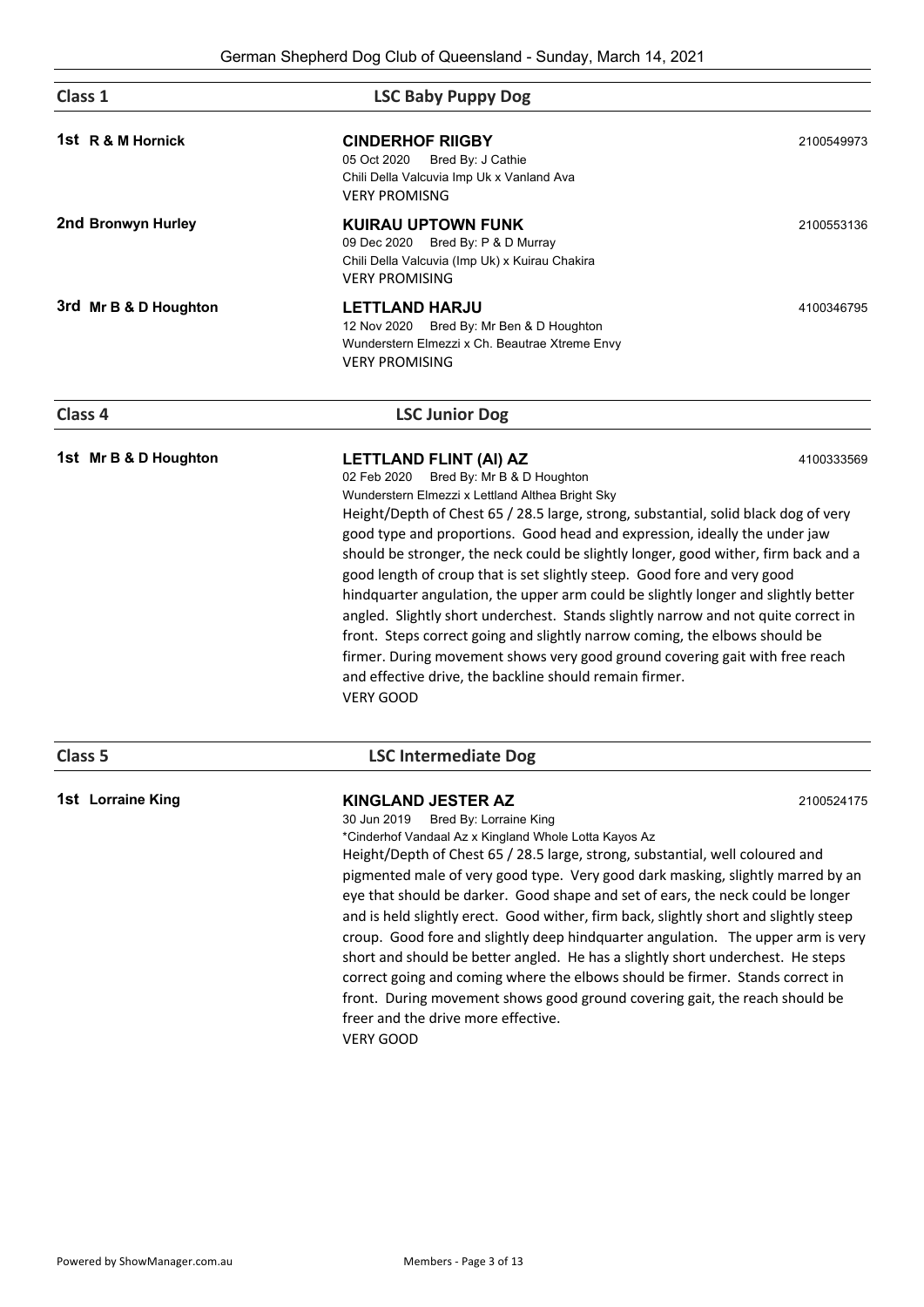| Class 11                                                                                                                                                                                                                                                                                                                                                                                                                                                                                                                                                                                                                                                                                                                                                                                                                                                                                                                                                                             | <b>LSC Open Dog</b>                                                                                                                                                                                                                                                                                                                                                                                                                                                                                                                                                                                                                                                                                                                                                                                                                                                                              |            |  |
|--------------------------------------------------------------------------------------------------------------------------------------------------------------------------------------------------------------------------------------------------------------------------------------------------------------------------------------------------------------------------------------------------------------------------------------------------------------------------------------------------------------------------------------------------------------------------------------------------------------------------------------------------------------------------------------------------------------------------------------------------------------------------------------------------------------------------------------------------------------------------------------------------------------------------------------------------------------------------------------|--------------------------------------------------------------------------------------------------------------------------------------------------------------------------------------------------------------------------------------------------------------------------------------------------------------------------------------------------------------------------------------------------------------------------------------------------------------------------------------------------------------------------------------------------------------------------------------------------------------------------------------------------------------------------------------------------------------------------------------------------------------------------------------------------------------------------------------------------------------------------------------------------|------------|--|
| 1st R Hornick                                                                                                                                                                                                                                                                                                                                                                                                                                                                                                                                                                                                                                                                                                                                                                                                                                                                                                                                                                        | *CINDERHOF VANDAAL AZ<br>2100478612<br>20 May 2017 Bred By: L Lynch & J Cathie<br>Conbhairean Freddie x Freemont Hot Stuff<br>Height/Depth of Chest 64 / 29 large, strong, substantial, dog of very good<br>proportions and type. Very good colour and pigment with desired dark masking.<br>Good head that could be slightly stronger, good length of neck that is held slightly<br>erect, high wither, firm back, good length and lay of croup. Good fore and very<br>good hindquarter angulation, the upper arm could be longer and slightly better<br>angled. Good length of underchest, stands correct in front. Steps slightly wide<br>going and correct coming, the elbows should be firmer. Carries his tail with a slight<br>cast. During movement displays very good ground covering gait with very good<br>reach and drive. The topline could be slightly firmer.<br><b>EXCELLENT</b> |            |  |
| 2nd Mrs K Williams & Mrs C Leonard                                                                                                                                                                                                                                                                                                                                                                                                                                                                                                                                                                                                                                                                                                                                                                                                                                                                                                                                                   | <b>EROICA ICE ICE BABY AZ BSC</b><br>5100102740<br>28 Oct 2017<br>Bred By: Mrs C Leonard<br>Grisu Vom Frankengold Ipo 2 x Ch. Eroica Coco Chanel<br>Height/Depth of Chest 65 / 29 large, medium strong, very well coloured and<br>pigmented of very good proportions and type. Good head with very good masking,<br>good size, shape and set of ears. Very good length of neck which is held slightly<br>erect, good wither, firm straight back, good length of croup which is slightly steep.<br>Good fore and very good hindquarter angulation, the upper arm should longer and<br>better angled. Stands correct in front, good length of underchest. Steps correct<br>going and coming. During movement shows strong, powerful hindquarter thrust,<br>the reach could be freer. He maintains a correct topline, the ligaments should be<br>firmer.<br><b>EXCELLENT</b>                        |            |  |
| 3rd Christina McKenzie<br>AUS CH. LAWINE RED BARON A.Z<br>14 Sep 2017 Bred By: Mrs. D.Smith<br>Djambo Vom Fichtenschalg (Imp Deu) x Andacht Gypsy Moth<br>Height/Depth of Chest 63.5 / 28.5 above medium size, medium strong, very well<br>coloured and pigmented dog of very good proportions and type. Strong masculine<br>head, good size and placement of ears, very prominent stop. The neck should be<br>longer, good wither, firm back with a slight rise, slightly short and slightly steep<br>croup. Good fore and very good hindquarter angulation, the upper arm should be<br>longer and better angled. Good length of underchest, the pasterns are set slightly<br>steep. Strong, short hocks. Steps slightly wide going and slightly wide coming, the<br>elbows should be firmer. During movement he maintains a firm topline, the rise<br>over his back is the highest point. The reach should be freer and the drive should<br>be more effective.<br><b>EXCELLENT</b> |                                                                                                                                                                                                                                                                                                                                                                                                                                                                                                                                                                                                                                                                                                                                                                                                                                                                                                  | 2100483487 |  |

BEST DOG – CINDERHOF VANDAAL AZ BSC

REST BEST DOG – EROICA ICE ICE BABY AZ BSC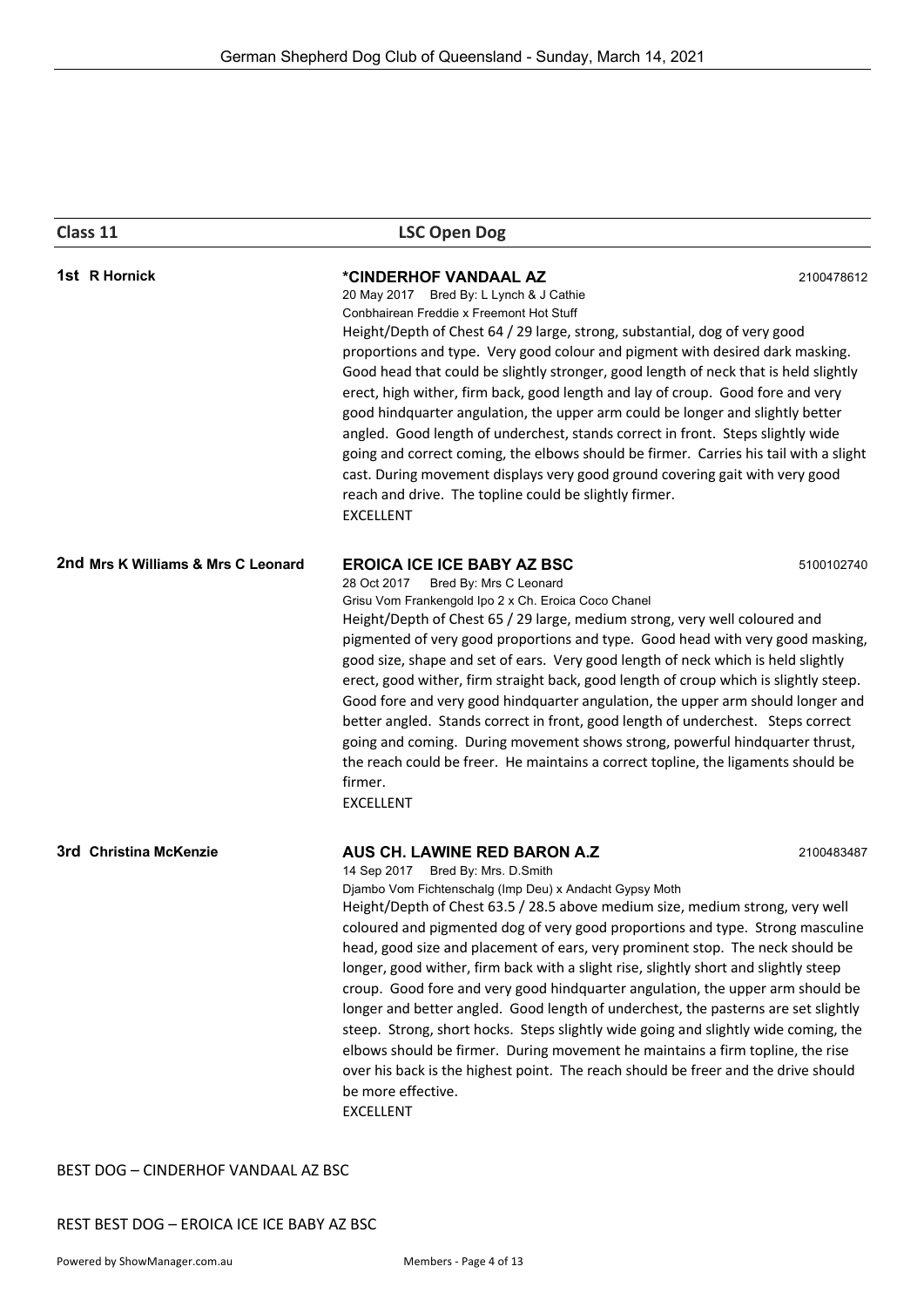| <b>German Shepherd Dog</b>            |                                                                                                                                                                                       |            |
|---------------------------------------|---------------------------------------------------------------------------------------------------------------------------------------------------------------------------------------|------------|
| Class 1a                              | <b>Baby Puppy Bitch</b>                                                                                                                                                               |            |
| 1st Jo Cathie                         | <b>CINDERHOF ROMAA</b><br>Bred By: Miss J Cathie<br>05 Oct 2020<br>Chili Della Valcuvia x Vanland Ava<br><b>VERY PROMISING</b>                                                        | 2100549974 |
| 2nd Mrs. Brenda & Mr. Peter Hersant   | <b>ASTASIA WHILLO</b><br>26 Oct 2020<br>Bred By: Mrs. B. & Mr. P. Hersant<br>*Xander Vom Grabfeldgau Ipg 2 A Normal Ed Normal(Imp Deu.) x *Astasia Darya A Z<br><b>VERY PROMISING</b> | 4100345663 |
| 3rd Mrs. Debra Okeefe                 | <b>DEBBAR OPHELIA</b><br>15 Nov 2020 Bred By: Mrs. Debra Okeefe<br>Xander Vom Grabfeldgau (Imp Deu) x Aust Ch.Debbar Hermione 'A"Z'<br><b>VERY PROMISING</b>                          | 4100345411 |
| 4th F Flower, S Thorp, Gewalt Kennels | <b>GEWALT SWEDISH INFLUENCE</b><br>13 Nov 2020 Bred By: Gewalt Kennels<br>Gewalt Tennessee Drummer x Olexius Vera (Imp Swe)<br><b>VERY PROMISING</b>                                  | 5100121714 |
| Class 2a                              | <b>Minor Puppy Bitch</b>                                                                                                                                                              |            |
| 1st Mrs D O'keefe                     | <b>CASTASTAR OLEANDER</b><br>24 Aug 2020 Bred By: M Doyle<br>Uk Ch. Conbhairean Freddie ( Imp Uk) Ipo2 x Debbar Isabella<br><b>VERY PROMISING</b>                                     | 4100341469 |
| 2nd Jacqueline Redmond                | KOMATZU DI VA CHYKA<br>08 Aug 2020 Bred By: KOMATZU KNLS<br>Conbhairean Freddie x Ambala Funky Paris<br><b>VERY PROMISING</b>                                                         | 4100340959 |
| Class 3a                              | <b>Puppy Bitch</b>                                                                                                                                                                    |            |
| 1st Mrs. A Doyle                      | <b>CASTASTAR NARIYA</b><br>08 May 2020 Bred By: Mrs. Mandy Doyle                                                                                                                      | 4100337347 |

Xander Vom Grabfeldgau (Imp Deu) x Ch Castastar Evita Et. Hit 'A''z' VERY PROMISING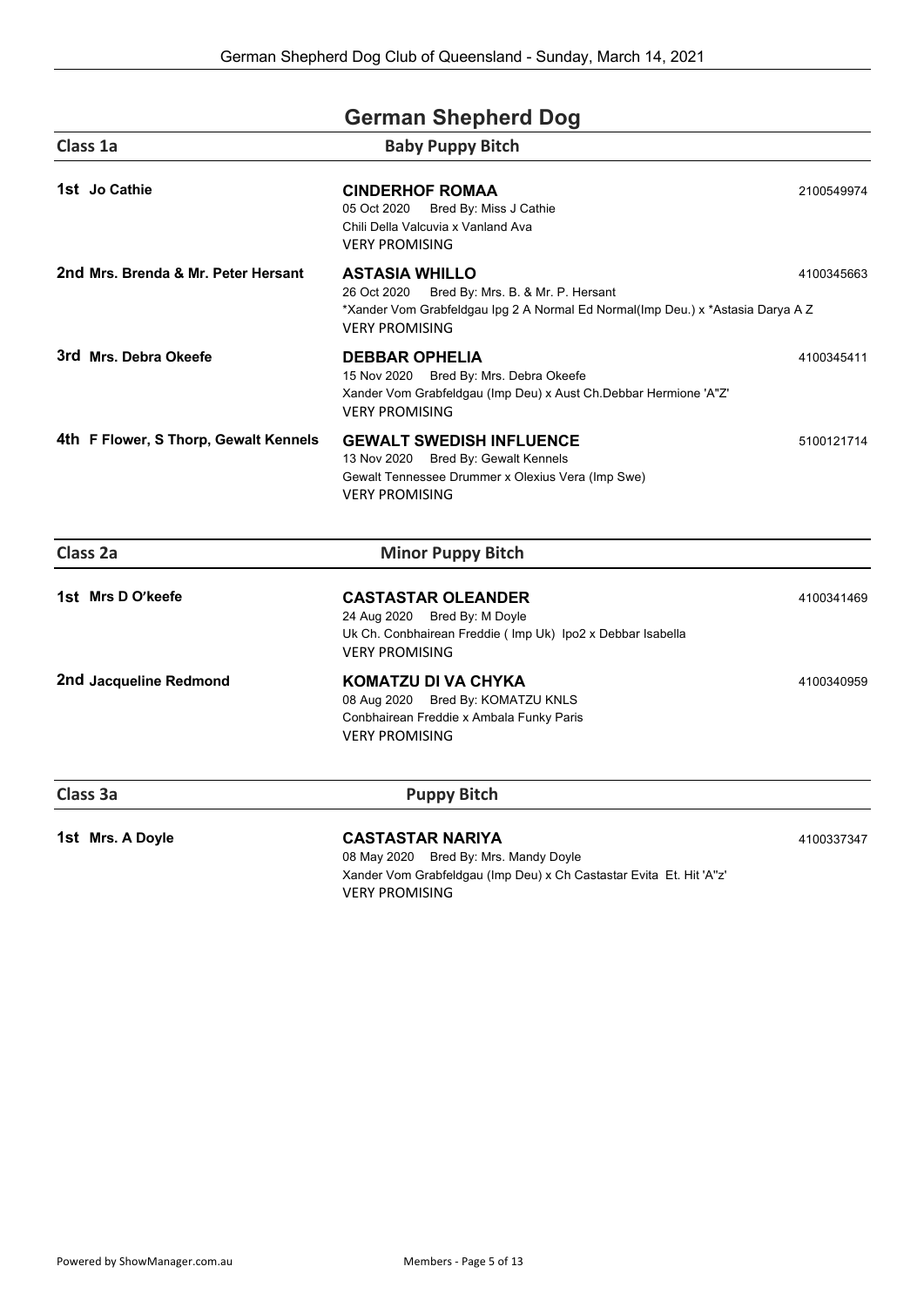| Class 4a                      | <b>Junior Bitch</b>                                                                                                                                                                                                                                                                                                                                                                                                                                                                                                                                                                                                                                                                                                                                                                                                                                                                                         |            |
|-------------------------------|-------------------------------------------------------------------------------------------------------------------------------------------------------------------------------------------------------------------------------------------------------------------------------------------------------------------------------------------------------------------------------------------------------------------------------------------------------------------------------------------------------------------------------------------------------------------------------------------------------------------------------------------------------------------------------------------------------------------------------------------------------------------------------------------------------------------------------------------------------------------------------------------------------------|------------|
| 1st Mr PG & Mrs DM & J Murray | KUIRAU SIGNORINA LILIANA<br>2100527150<br>22 Sep 2019 Bred By: Mr PG & Mrs DM & J Murray<br>* Freinhauf Hannibal "A" "Z" x * Kuirau Jorjie Girl "A" "Z"<br>Height/Depth of Chest 59 / 26 large, medium strong, feminine bitch of very good<br>type and proportions. Good masking and desired dark eyes, good size and set of<br>ears. Good length of neck, high wither, firm back with a slight rise, very good<br>length and lay of croup. Good fore and very good hindquarter angulation. The<br>upper arm could be slightly longer and slightly better angled. Good length of<br>underchest, slightly upright in pastern. Steps correct going and coming. Stands<br>correct in front. During movement shows balanced gait with good drive and<br>forehand reach maintaining a firm topline.<br><b>VERY GOOD</b>                                                                                          |            |
| 2nd Miss Alexandra ward       | <b>ALMARJO ANOTHER SHOCK</b><br>14 Jun 2020<br>Bred By: Mr M Yardley<br>Jaci'S Style Einstein (Imp Deu) x Amberg Effie<br>Height/Depth of Chest 60 / 26 very large, strong, substantial, richly coloured and<br>pigmented bitch. Good feminine head, good masking and desired dark eye colour.<br>The neck should be slightly longer, level wither, firm back with a slight nick, the<br>croup is well laid and slightly short. Good fore and very good hindquarter<br>angulations. Very good underline, the pasterns are slightly steep, very good feet.<br>Steps slightly wide going, the hocks should be firmer, steps slightly narrow coming,<br>the elbows should be firmer. During movement shows good ground cover with<br>good drive and reach. The topline should remain slightly firmer.<br><b>VERY PROMISING</b>                                                                                 | 4100337683 |
| 3rd Mrs D M Francis           | <b>ALEZAN OPALE AZ</b><br>2100527708<br>01 Oct 2019<br>Bred By: Ms D Muir& Miss K Muir<br>Turbo Vom Casselswald Ger.Bh.Schh3.Ht (Imp Deu) x Alezan Inca<br>Height/Depth of Chest 60 / 27 very large, strong, substantial bitch of very good<br>type and proportions. Feminine head where the lower jaw should be stronger.<br>Good length of neck, level wither, firm back with a rise over the topline, the croup<br>is slightly short and slightly steep. Good fore and very good hindquarter<br>angulation. The upper arm is quite steep and should be longer. Very good<br>underline, the pasterns are set slightly steep. Steps wide going, the hocks should<br>be firmer, steps narrow coming, the elbows should be firmer. During movement<br>shows good ground covering gait where the drive should be more effective and the<br>reach freer, she should carry a higher wither.<br><b>VERY GOOD</b> |            |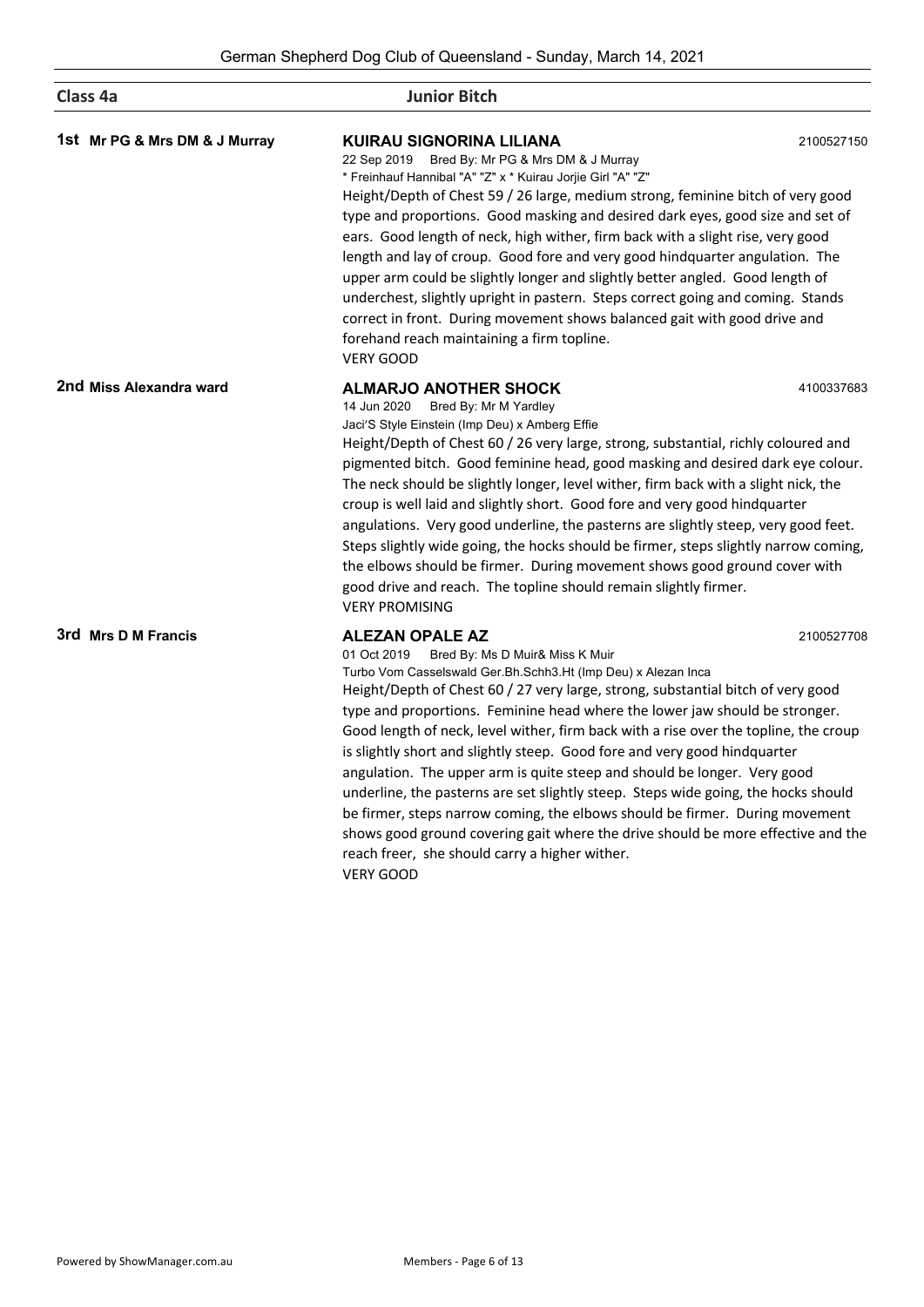| Class 5a                     | <b>Intermediate Bitch</b>                                                                                                                                                                                                                                                                                                                                                                                                                                                                                                                                                                                                                                                                                                                                                                                         |                                                                                                                                                                                                                                                                                                                                                                                                                                                                                                                                                                                                                                                                                                                                                                                  |  |
|------------------------------|-------------------------------------------------------------------------------------------------------------------------------------------------------------------------------------------------------------------------------------------------------------------------------------------------------------------------------------------------------------------------------------------------------------------------------------------------------------------------------------------------------------------------------------------------------------------------------------------------------------------------------------------------------------------------------------------------------------------------------------------------------------------------------------------------------------------|----------------------------------------------------------------------------------------------------------------------------------------------------------------------------------------------------------------------------------------------------------------------------------------------------------------------------------------------------------------------------------------------------------------------------------------------------------------------------------------------------------------------------------------------------------------------------------------------------------------------------------------------------------------------------------------------------------------------------------------------------------------------------------|--|
| 1st A.Brinkworth & E&P Neale | <b>BLUEMAX SALTED PEANUT A Z</b><br>Bred By: Ms A F BRINKWORTH<br>23 Apr 2019<br>*Bluemax Say Bombs Away (Ai) A Z x *Bluemax Salted Pretzel A Z<br>Height/Depth of Chest 59 / 28 large, strong, substantial, of very good type and<br>proportions. Strong feminine head where the eyes should be slightly darker. Good<br>length of neck held slightly erect, high wither, firm back, good length and lay of<br>croup. Very good fore and hindquarter angulation. Very good underline. Steps<br>wide going the hocks should be firmer, steps slightly wide coming, the elbows<br>should be firmer. Shows balanced movement with very good reach and drive, the<br>topline and ligaments should remain slightly firmer.<br><b>VERY GOOD</b>                                                                        | 4100321638                                                                                                                                                                                                                                                                                                                                                                                                                                                                                                                                                                                                                                                                                                                                                                       |  |
| 2nd Ms M. Wetzlar            | <b>KTIQUE ROYALE</b><br>03 Sep 2019 Bred By: Ms M Wetzlar<br>effective and the reach freer. She maintains a correct topline.<br><b>VERY GOOD</b>                                                                                                                                                                                                                                                                                                                                                                                                                                                                                                                                                                                                                                                                  | 4100325625<br>Rudy V Haus Edmond Ger. Ad. Ger. Bh. Ipo L (Imp Swe) x Ch. Freevale Drop Dead Gorgeous<br>Height/Depth of Chest 59.5 / 28 large, strong, substantial bitch of very good brood<br>type, presented in slightly heavy condition. Very strong feminine head, the eyes<br>could be darker. Good length of neck, good wither, firm back, good length and lay<br>of croup. Good and very good hindquarter angulation with a good breadth of<br>thigh. The upper arm could be longer and slightly better angled. Good<br>underchest, slightly upright pasterns. Steps wide going the hocks should be firmer,<br>steps wide coming, the elbows should be firmer. Stands correct in front. During<br>movement shows good ground covering gait where the drive should be more |  |
| 3rd L A Gregor               | <b>KELINPARK SKITTLE A Z</b><br>09 Jun 2019<br>Bred By: Lyn Gregor<br>*Uk Ch Conbhairean Freddie (Imp Uk) x *Kelinpark Nutella Az<br>Height/Depth of Chest 59 / 27 large, medium strong, firm and dry, well coloured<br>black and gold bitch of very good type and proportions. Good feminine head with<br>desired dark eyes. Good length of neck held slightly erect, high wither, firm<br>straight back, good length of the croup which is set slightly steep. Good fore and<br>very good hindquarter angulation. The upper arm could be longer and slightly<br>better angled. Very good underchest, good feet and pasterns. Steps correct going<br>and slightly narrow coming. During movement displays very good ground cover<br>with effective drive, the reach could be slightly freer.<br><b>VERY GOOD</b> | 2100521962                                                                                                                                                                                                                                                                                                                                                                                                                                                                                                                                                                                                                                                                                                                                                                       |  |

**Class 1a Open Bitch**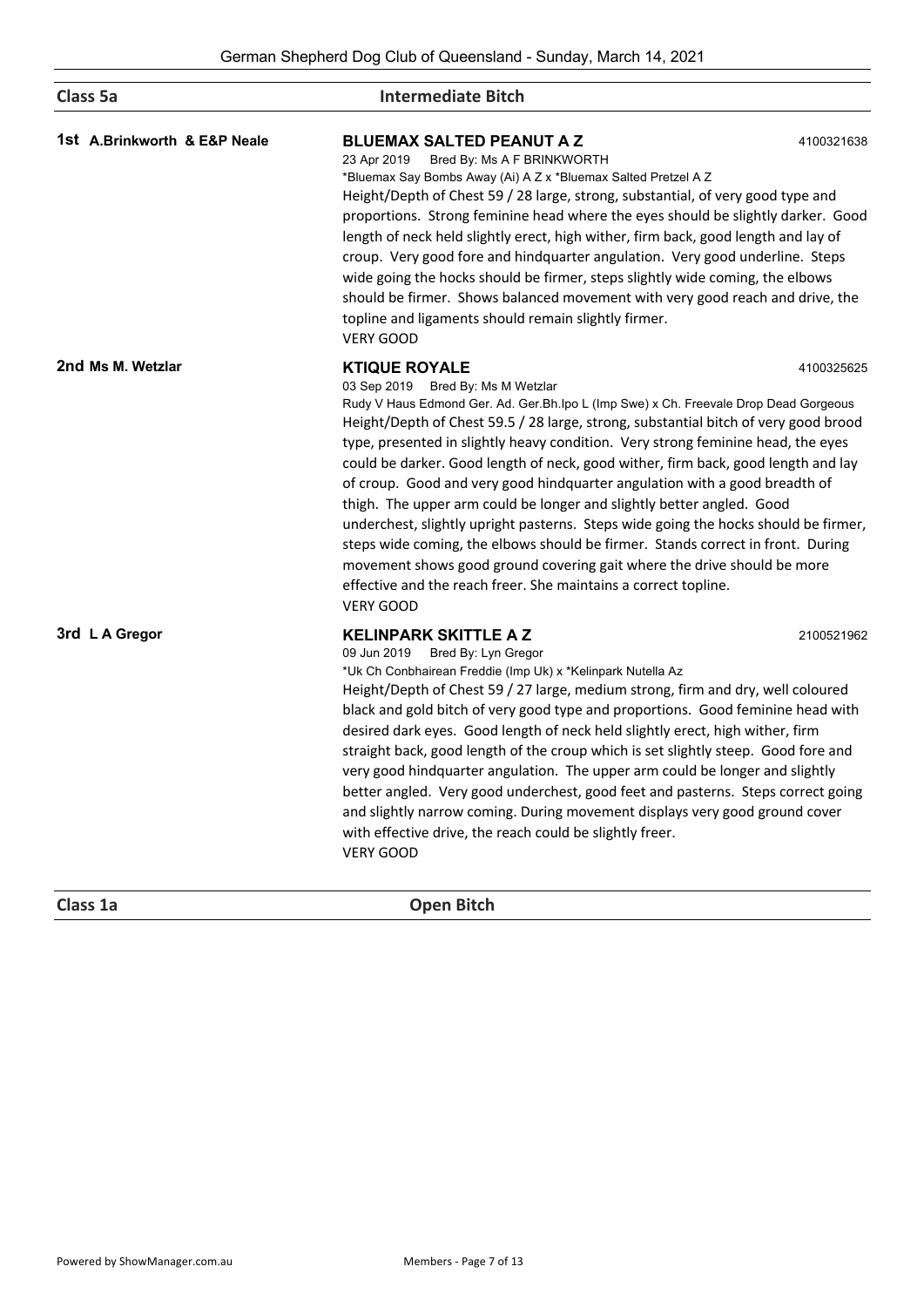|                                            | ochhan onophora Dog Olab or Qaconolana - Oanaay, maron 14, 2021                                                                                                                                                                                                                                                                                                                                                                                                                                                                                                                                                                                                                                                                                                                                                                                                                                 |            |
|--------------------------------------------|-------------------------------------------------------------------------------------------------------------------------------------------------------------------------------------------------------------------------------------------------------------------------------------------------------------------------------------------------------------------------------------------------------------------------------------------------------------------------------------------------------------------------------------------------------------------------------------------------------------------------------------------------------------------------------------------------------------------------------------------------------------------------------------------------------------------------------------------------------------------------------------------------|------------|
| 1st Mrs. B. & Mr. P. Hersant               | *ASTASIA GAMBA A Z<br>11 Aug 2016 Bred By: Mrs. B. & Mr. P. Hersant<br>*Ch. Xaro Von Der Plassenburg A Normal Ed Normal Ipo2 H-Neg. (Imp. Deu.) x *Astasia Tiki A<br>z<br>Height/Depth of Chest 60 / 28 very large, medium strong, very well proportioned<br>bitch of very good type. Feminine head, the upper and lower jaws could be<br>stronger. Good length of neck, high wither, firm back with a slight rise, good<br>length of croup, set slightly steep. Good fore and very good hindquarter<br>angulations. The upper arm could be slightly better angled. Very good<br>underchest. Steps narrow going and correct coming. Stands correct in front.<br>During movement displays very good ground covering gait maintaining a firm<br>topline.<br><b>EXCELLENT</b>                                                                                                                      | 4100279581 |
| 2nd L. Lynch, J. Cathie, P., D.& J. Murray | * STOBAR GHANAA "A" "Z"<br>24 Nov 2018<br>Bred By: Stobar Kennels<br>U.K. Ch. Conbhairean Freddie (Imp Uk) x Stobar Carlotte<br>Height/Depth of Chest 59 /28 large, medium, strong, feminine bitch of very good<br>type and proportions. Feminine head, where the masking should be slightly<br>stronger, slightly wide set ears. Her neck could be slightly longer, level wither, firm<br>straight back, very good length and lay of croup. Good fore and very good<br>hindquarter angulations, where the upper arm could longer and slightly better<br>angled. Very good breadth of thigh and underline. Steps narrow going and correct<br>coming. Stands correct in front. During movements shows very good ground<br>covering gait with balanced reach and drive maintaining a firm and correct topline.<br><b>EXCELLENT</b>                                                                | 3100383610 |
| 3rd J R Carter/ R Knuckey                  | <b>FREINHAUF FIRE FLY ZOE AZ CL</b><br>6100100094<br>Bred By: Mr K R, Mrs R T & Mr C A Knuckey<br>18 Jun 2016<br>Sensen Mann Yokon (Imp Deu) x Volscaro River Of Champagne<br>Height/Depth of Chest 61 / 29 Very large, very strong, substantial bitch of very<br>good type, presented in slightly heavy condition. Very strong, feminine head, good<br>masking and desired dark eye colour. The neck could be slightly longer, level<br>wither, firm straight back, good length and lay of croup. Good fore and very good<br>hindquarter angulation. The upper arm could be longer and better angled. She has<br>a good underchest. Steps correct going and coming, the elbows could be firmer.<br>During movement displays very good powerful drive and reach, maintaining a<br>correct topline.<br><b>EXCELLENT</b>                                                                          |            |
| 4th Lorraine King                          | *KINGLAND FANCY THAT AZ<br>28 Oct 2018<br>Bred By: Lorraine King<br>*Ch Kelinpark Helluva Rebel Ccd Td x Kingland Sambooka Twist Az<br>Height/Depth of Chest 59 / 29 large, strong, substantial bitch of very good type.<br>Very good head and expression with desired dark mask and eyes, good size and set<br>of ears. Good reach of neck which is slightly erect, high wither, firm straight back,<br>very good length and lay of croup. Good fore and very good hindquarter<br>angulation where the upper arm could be longer and better angled. Good<br>underchest and development for her age. Steps correct coming the hocks could be<br>firmer, correct coming, the elbows could be firmer. Stand correct in front. During<br>movement displays very good ground covering gait with powerful drive and slight<br>restriction in the forehand reach. Her neck is carried slightly erect. | 2100511020 |

EXCELLENT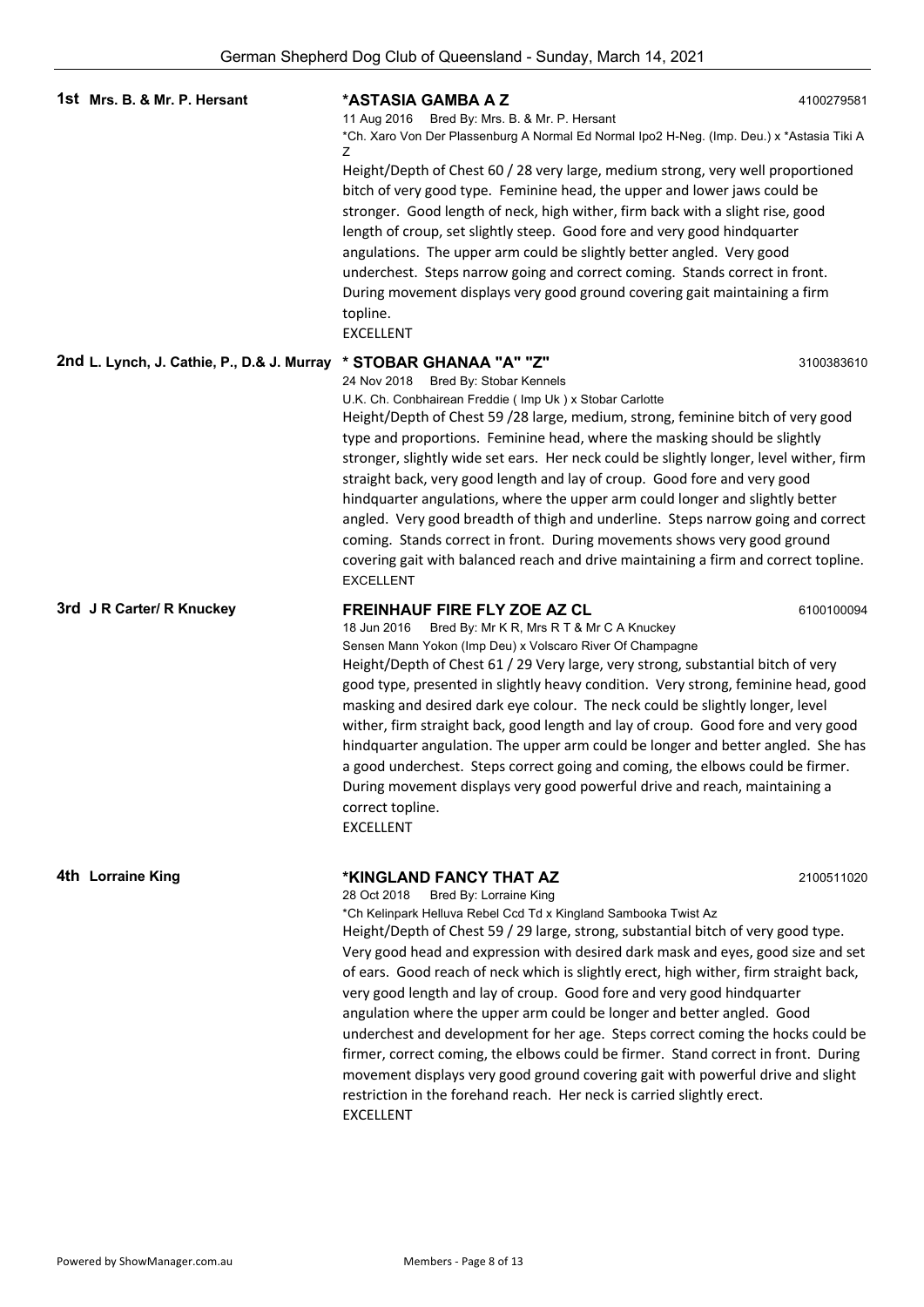| 5th N Dunstone & G Connolly | <b>HAUBERK LOVELY NINA AZ</b><br>03 Jun 2016<br>Bred By: Garry Connolly<br>Giotto Di Fossombrone x Andacht Fifi<br>Height/Depth of Chest 59 / 29 P1s are erupted, however they could be more<br>prominent. Large, strong, substantial bitch of very good type, presented in heavy<br>condition. Strong feminine head with desired dark masking and eyes. The neck<br>should be longer, level wither, a rise over the backline, the croup is of good length<br>and is set steep. Very good fore and hindquarter angulations, good underchest<br>development, broad thighs. Steps correct going and narrow coming and toes in.<br>The hair on the end of the tails appears to have been chewed. She shows balanced<br>movement, the drive should be stronger and the reach freer.<br><b>EXCELLENT</b> | 6100099784 |
|-----------------------------|-----------------------------------------------------------------------------------------------------------------------------------------------------------------------------------------------------------------------------------------------------------------------------------------------------------------------------------------------------------------------------------------------------------------------------------------------------------------------------------------------------------------------------------------------------------------------------------------------------------------------------------------------------------------------------------------------------------------------------------------------------------------------------------------------------|------------|
| 6th K Long                  | <b>KARALCIN ATHENA 'A' 'Z'</b><br>4100303876<br>05 Mar 2018 Bred By: K Long<br>Ambala On Fire 'A'z' Bscl 1 x Karalcin Chelsea Hit 'A''z' Bscl 1<br>Height/Depth of Chest 59 / 27 large, medium strong bitch of very good proportions<br>and type. Feminine head, with a good reach of neck, high wither, firm, straight<br>back, her croup is short and set slightly steep. Good fore and deep hindquarter<br>angulations where the lower thigh is too long. The upper arm should be longer and<br>better angled. She has good underchest. Steps correct going, the hocks should be<br>firmer, correct coming. Stands correct in front. During movement shows good<br>ground covering gait where the reach is restricted.<br><b>EXCELLENT</b>                                                       |            |

BEST BITCH – ASTASIA GAMBA AZ BSC

RES BEST BITCH – STOBAR GHANAA AZ BSC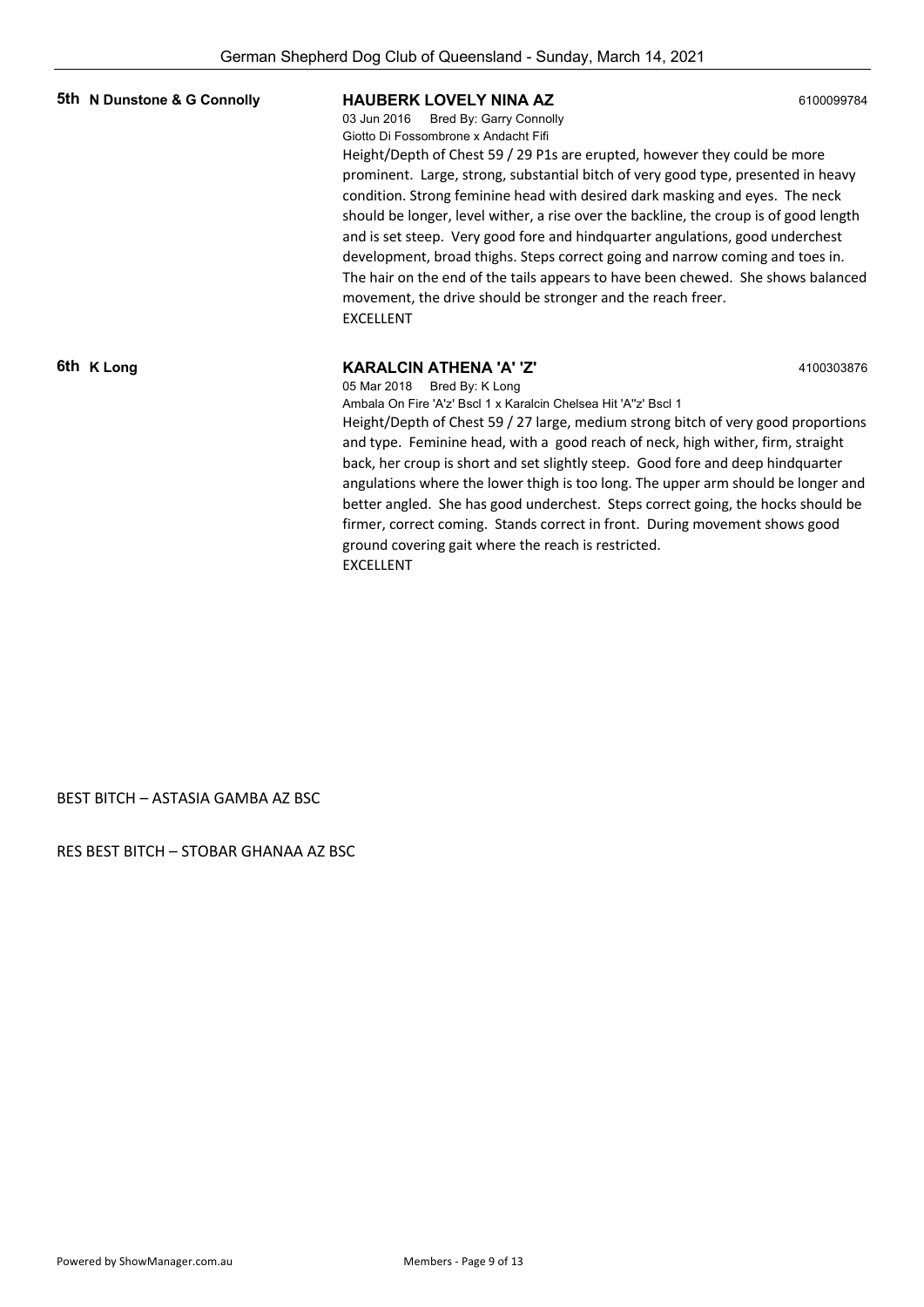| Class 1                    | <b>Baby Puppy Dog</b>                                                                                                                                                                                                                                                                                                                                                                                                                                                                                                                                                                                                                                                                                                                                                                                                                                                                       |            |
|----------------------------|---------------------------------------------------------------------------------------------------------------------------------------------------------------------------------------------------------------------------------------------------------------------------------------------------------------------------------------------------------------------------------------------------------------------------------------------------------------------------------------------------------------------------------------------------------------------------------------------------------------------------------------------------------------------------------------------------------------------------------------------------------------------------------------------------------------------------------------------------------------------------------------------|------------|
| 1st Mr John P Hugo         | <b>CINDERHOF RAFFAA</b><br>05 Oct 2020<br>Bred By: Miss J Cathie<br>Chili Della Valcuvia x Vanland Ava<br><b>VERY PROMISING</b>                                                                                                                                                                                                                                                                                                                                                                                                                                                                                                                                                                                                                                                                                                                                                             | 2100549970 |
| 2nd L A Gregor             | <b>KELINPARK U ARE MAVERICK</b><br>04 Dec 2020 Bred By: L A Gregor<br>*Chili Della Valcuvia (Imp Uk) x *Kelinpark Nutella Az<br><b>VERY PROMISING</b>                                                                                                                                                                                                                                                                                                                                                                                                                                                                                                                                                                                                                                                                                                                                       | 2100553929 |
| 3rd Terri Gumpert          | <b>CINDERHOF ROMEO</b><br>05 Oct 2020<br>Bred By: Miss J Cathie<br>Chili Della Valcuvia (Imp Uk) x Vanland Ava<br><b>VERY PROMISING</b>                                                                                                                                                                                                                                                                                                                                                                                                                                                                                                                                                                                                                                                                                                                                                     | 2100549971 |
| <b>Class 2</b>             | <b>Minor Puppy Dog</b>                                                                                                                                                                                                                                                                                                                                                                                                                                                                                                                                                                                                                                                                                                                                                                                                                                                                      |            |
| 1st Lorraine King          | <b>KINGLAND LONE RANGER</b><br>07 Aug 2020 Bred By: Lorraine King<br>*Karabach Perfect Storm Az x Cinderhof Charlii Az<br><b>VERY PROMISING</b>                                                                                                                                                                                                                                                                                                                                                                                                                                                                                                                                                                                                                                                                                                                                             | 2100549998 |
| Class 4                    | <b>Junior Dog</b>                                                                                                                                                                                                                                                                                                                                                                                                                                                                                                                                                                                                                                                                                                                                                                                                                                                                           |            |
| 1st K and S Maresh         | <b>INEFFABLE BEG TO DIFFA</b><br>Bred By: Ineffable Kennels<br>01 Oct 2019<br>Calle Vom Westervenn (Imp Deu) x *Ch Rhosyn New Plaything A Z Bscl1<br>Height/Depth of Chest 66 / 31 Very large, strong, substantial black and gold male<br>of very good type and proportions. Strong masculine head with good masking and<br>desired dark eye, the ears are slightly large. Good neck, level wither, firm back<br>with a slight peak, good length of croup that is set slightly steep. Good fore and<br>slightly deep hindquarter angulation with a slightly long upper thigh. The upper<br>arm could be longer and better angled. Very good underline. Steps correct going<br>and slightly wide coming, the elbows are yet to firm. Stand correct in front. During<br>movement shows very ground covering gait with good reach and drive maintaining<br>a firm topline.<br><b>VERY GOOD</b> | 4100327368 |
| 2nd F Flower, K & S Maresh | <b>INEFFABLE BOILINPOINT A Z</b><br>Bred By: Mr. K and S Maresh<br>01 Oct 2019<br>Calle Vom Westervenn x *Ch. Rhosyn New Plaything A Z Bscl.1<br>Height/Depth of Chest 64.5 / 31 large, medium strong, substantial dog of very<br>good type. Good head and expression, the masking and eye colour should be<br>darker. Good neck, high wither, firm back with a slight rise, slightly short, slightly<br>steep croup. Good fore and deep hindquarter angulation with a long upper thigh.<br>The upper arm could be longer and better angled. Good underchest. Steps narrow<br>going and steps wide coming, the elbows should be firmer. Stands correct in front.<br>During movement shows good ground covering gait where the hindquarter thrust<br>should be more pronounced and the reach should be freer.<br>VERY GOOD                                                                   | 4100327371 |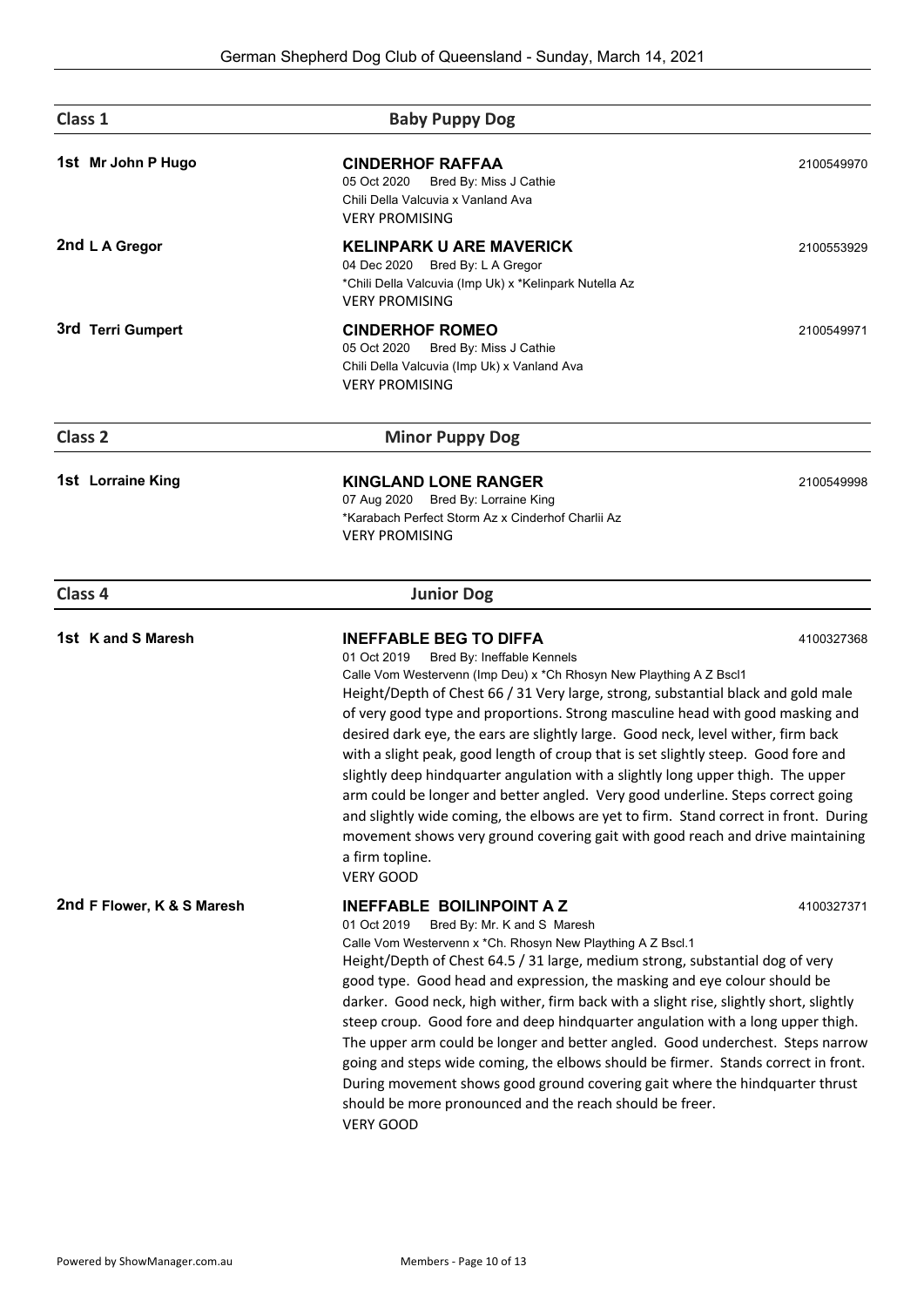| Class 5                       | <b>Intermediate Dog</b>                                                                                                                                                                                                                                                                                                                                                                                                                                                                                                                                                                                                                                                                                                                                                                                |            |
|-------------------------------|--------------------------------------------------------------------------------------------------------------------------------------------------------------------------------------------------------------------------------------------------------------------------------------------------------------------------------------------------------------------------------------------------------------------------------------------------------------------------------------------------------------------------------------------------------------------------------------------------------------------------------------------------------------------------------------------------------------------------------------------------------------------------------------------------------|------------|
| 1st Mrs A Drinkwater          | <b>ASTASIA PACCO</b><br>20 Apr 2019<br>Bred By: Mrs B & Mr P Hersant<br>Conbhairean Karlos (Imp Uk) x Astasia Gambia<br>Height/Depth of Chest 64 /30, large, medium strong, well coloured dog of very good type<br>and proportions. Dark masking, ideally his head could be slightly stronger and his ears are<br>slightly low set. Good length of neck, high wither, firm straight back, good lay of croup which is<br>slightly steep. Good fore and very good hindquarter angulation, the upper arm could be longer<br>and better angled. Good breadth of thigh. Good underline. Steps slightly wide going and<br>correct coming, stands correct in front. During movement shows very good ground covering<br>gait maintaining a firm correct topline with good reach and drive.<br><b>VERY GOOD</b> | 4100321048 |
| 2nd Mr C Long & Ms C Hastings | <b>BLUEMAX GUNNER</b><br>Bred By: Ms A F BRINKWORTH<br>21 Feb 2019<br>*Bluemax Say Bombs Away (Ai) A Z x Kaygarr Afina<br>Height/Depth of Chest 65 / 32 large, strong, substantial dog of very good type,<br>presents a very good picture in stance. Strong head, ideally the lower jaw could be<br>stronger. Good length of neck, high wither firm back, good length and lay of the<br>croup. Good fore and very good hindquarter angulation. The upper arm is quite<br>steep and could be longer. Good breadth of thigh. Slightly short underchest.<br>Steps narrow going and coming. During movement shows good covering gait<br>however the drive should be more effective and the reach freer, he could maintain<br>a higher wither.<br><b>VERY GOOD</b>                                          | 4100322054 |

| lass |  |
|------|--|
|      |  |

**1st B. Hersant, R. Jones and S. Lynch.**

**Class 11 Open Dog**

## **\*CONBHAIREAN KARLOS A NN ED NORMAL IPO2 H- NEG (IMP. UK)** AR02244101

07 Mar 2014 Bred By: Mrs. Heather MacDonald

\*Djambo Vom Fichtenschlag A Ed Ipo3 x \*Conbhairean Quella A Ed Sch. Hii Height/Depth of Chest 66/32 Dentition certificate for a damaged incisor. Very large, strong, substantial, very well coloured and pigmented dog of very type. Strong masculine head with very good expression with desired dark eye. Good length of neck, high wither, firm straight back, good length and lay of croup. Good fore and very good hindquarter angulation. The upper arm could be slightly longer and slightly better angled. Good broad thigh, good underline and underchest. Steps correct going and coming. Stands correct in front. During movement he shows very powerful drive, with good forehand reach maintaining a firm topline. EXCELLENT

### **2nd** J R Carter **KARABACH PERFECT STORM AZ** 3100370413

16 Jan 2018 Bred By: J R Carter

Ch. Conbhairean Freddie (Imp Uk) x Sadria Tillys Pepper

Height/Depth of Chest 66 / 31 ,very large, strong, substantial, masculine, well coloured dog of very good type. Very good head and expression with desired dark masking, his eye could be slightly darker. Good neck that is slightly short, high wither, firm back, the croup is of good length and slightly steep. Very good fore and hindquarter angulation where the upper arm could be slightly longer. Very good underchest. Steps correct going and coming. Stands correct in front. During movement shows good covering gait where the forehand reach should be freer and he should maintain a slightly higher wither. EXCELLENT

BEST DOG – CONBHAIREAN KARLOS AZ BSC (IMP UK)

REST BEST DOG – KARABACH PERFECT STORM AZ BSC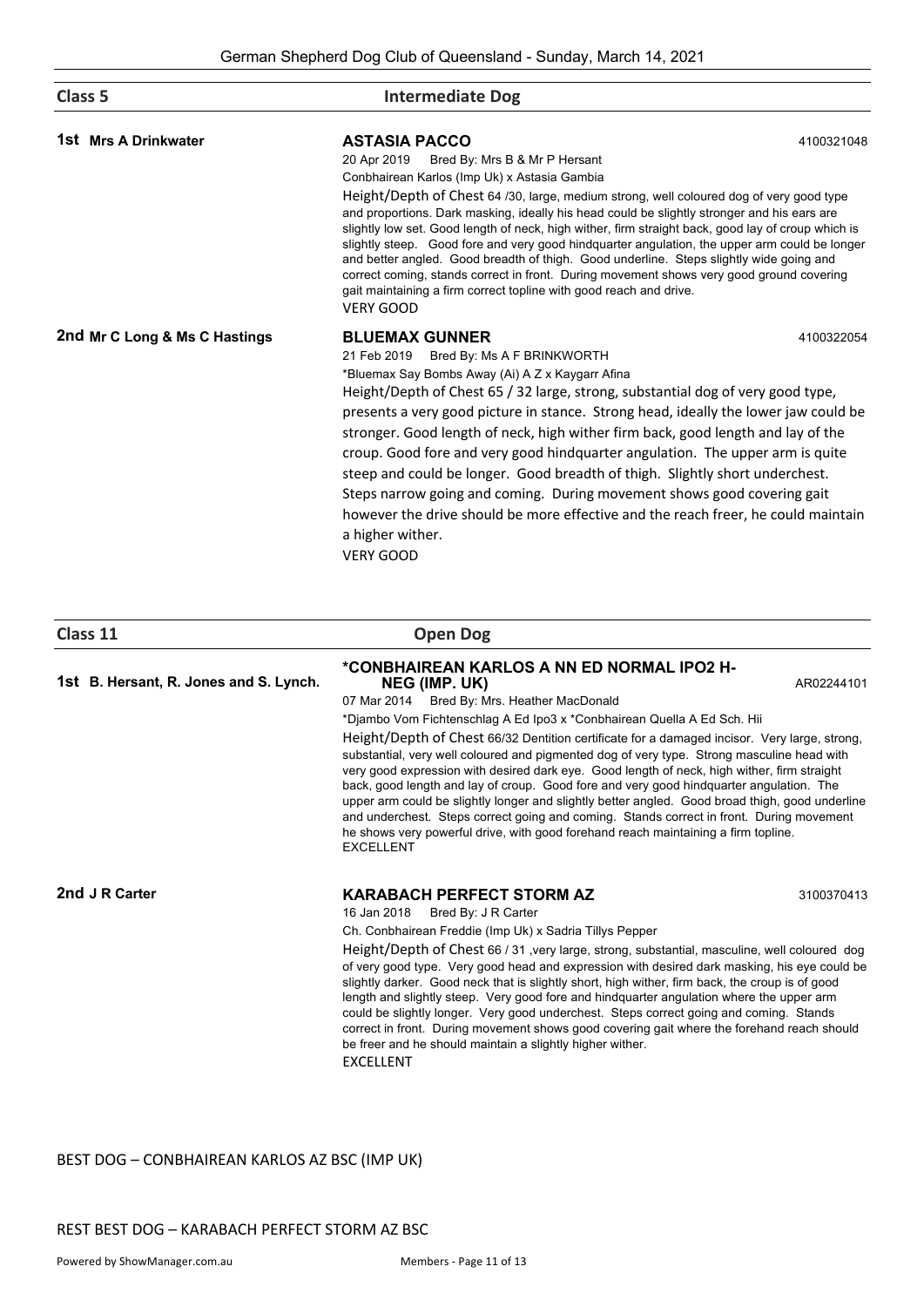# General Specials

Judge: Ms Nichola McDermott (VIC)

BEST IN COMPETITION – CONBHAIREAN KARLOS AZ BSC (IMP UK) RUNNER UP BEST IN COMPETITION – ASTASIA GAMBA AZ BSC